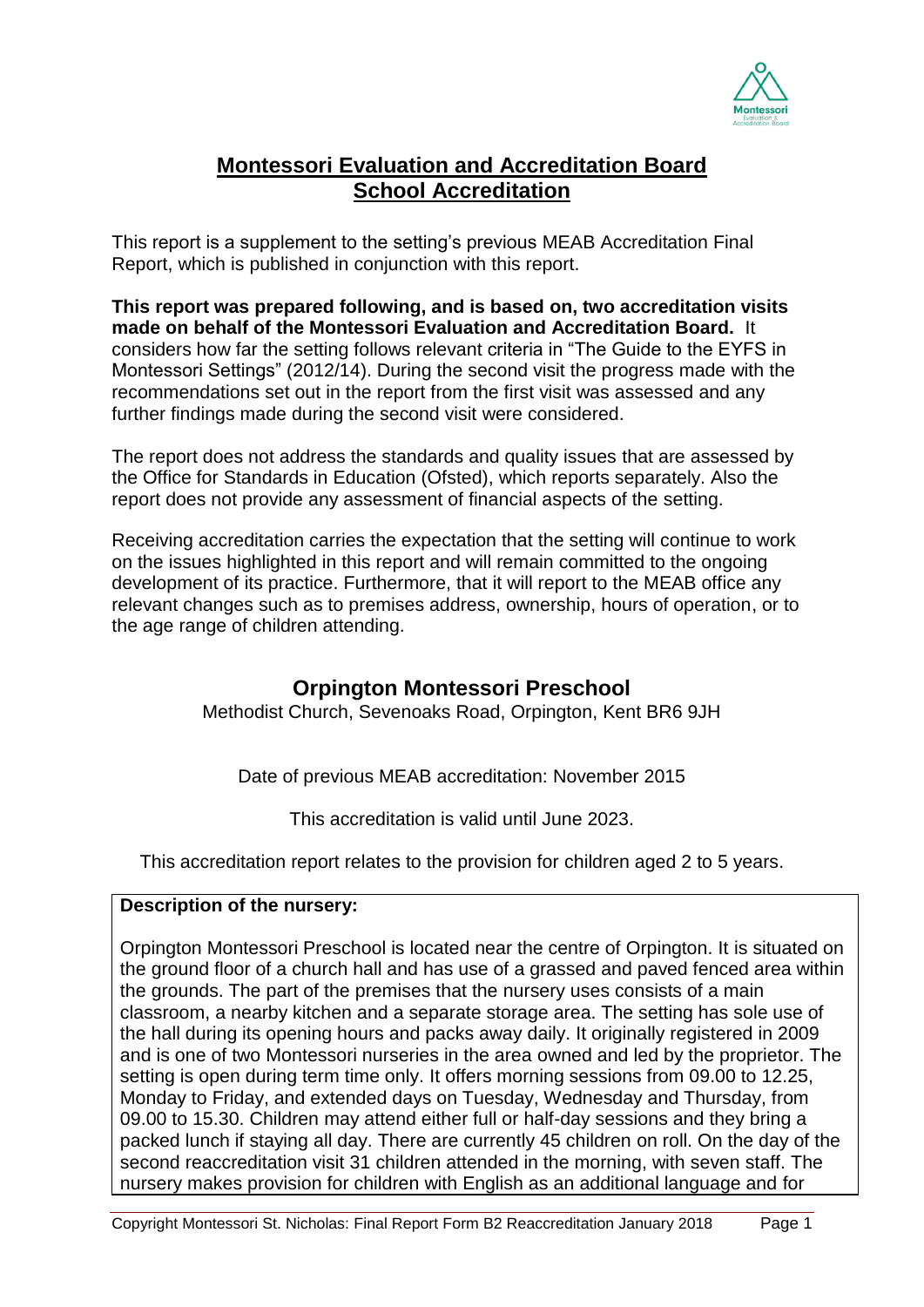

those with special educational needs and/or disabilities.

There are seven members of staff employed, including a nursery manager. All work directly with the children and hold relevant early years qualifications, four with Montessori qualifications. Four staff members work full-time, including the nursery manager. The proprietor has Early Years Professional Status (EYPS) and is the nursery group's manager. She regularly monitors and contributes to the running of this nursery. The deputy manager has Early Years Teacher Status (EYTS).

### **Summary**

The children at Orpington Montessori Preschool make exceptional progress in their learning. Parents are highly appreciative of the quality of teaching delivered by the well-qualified and friendly staff team. The setting is very competently managed and led, with excellent ongoing training for the staff.

Since the previous MEAB accreditation an outdoor canopy has been installed, enabling the outdoor space to be used during all weather conditions. Other resources that have been added include a new climbing frame, a mud kitchen and a wider range of role-play equipment. These developments have greatly improved opportunities to enhance children's physical skills and creativity. In addition, the layout of the main classroom has been improved to provide more distinct areas for activities. The afternoon sessions offer more group activities. The setting has also increased the number of Montessori qualified members of staff from three to four.

Transitions between outdoors and indoors are smooth and the children show high levels of engagement during a variety of interesting activities. In response to the recommendations made at the previous MEAB accreditation, the management has continued to reflect with staff on their practice at regular staff meetings, through parent questionnaires and by considering children's views. Following a recommendation made at the first reaccreditation visit, many of the materials used by the children have been refurbished to a high standard, or replaced. It is now recommended that staff continue to review materials for refurbishing when required.

*The setting provides an education which follows the principles of the Montessori approach and environment. The setting has successfully addressed points for action recommended on the first visit, and this merits accreditation by the Montessori Evaluation and Accreditation Board. Consideration should be given to the following point for further development:*

continue to refurbish resources when worn.

#### **An Action Plan has been drawn up with, and retained by, the setting to address this recommendation.**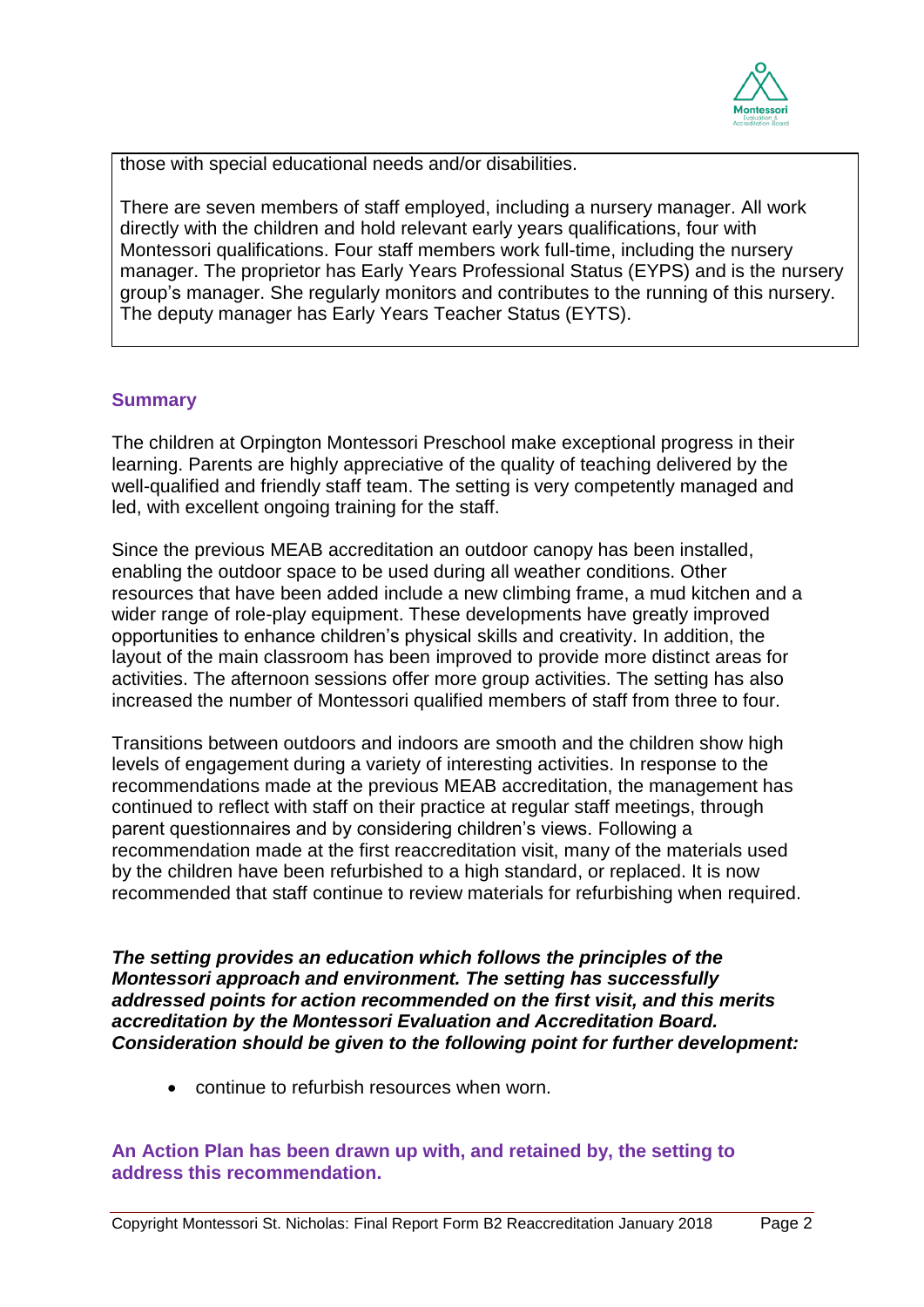

# **Philosophy:**

Orpington Montessori Preschool fully implements the Montessori philosophy by, for example, providing the children with freedom to choose activities. Staff are highly skilled at extending children's learning by presenting them with new and challenging activities. The children are well nurtured in this caring and stimulating environment and develop a passion for learning. They show excellent levels of independence when practicing and refining their skills in self-chosen activities. The setting's principles and goals are regularly reviewed by staff, led by the managers.

### **Learning and Development:**

The quality of teaching and learning is excellent as staff plan activities according to the needs of each child. During the first reaccreditation visit children particularly enjoyed using the Activities of Everyday Living and the Spindle Box. Following the previous MEAB accreditation, the work cycle has been extended to three hours in both the morning and the afternoon sessions – to increase the amount of time that children have to freely choose activities. The sessions no longer start with an adult-led group activity. This has been positive in supporting children's autonomy from the start of the sessions. All staff also now take a more active role in planning, which is done by each member of staff weekly to enable them to put the interests of their key children first. Planning is shared with parents and is now also more detailed for both indoor and outdoor activities. Additionally, there is also more focus and structure for the afternoon sessions and better opportunity for children to use the garden, with staff taking a flexible, child-centred approach.

The progress of the children is exceptional. Staff are excellent at observing them and presenting new materials to them when they are ready. The nursery manager discusses the progress of the children weekly with staff and offers ongoing guidance and support. Evaluation of practice takes place at the end of every session and is discussed and recorded, which enables the staff to regularly assess and improve the provision further.

#### **Prepared Environment: resources and materials**

All areas of learning in the indoor environment are thoughtfully designed, easily accessible and well used by the children. The revision of the layout has created spaces that are more distinct for certain areas of learning – for example the cultural area, where children enjoy exploring puzzles of animals and maps. Children have the opportunity to rest in the book corner if they wish to do so. There has been an increase in the range of resources for Information and Communication Technology and for supporting children's knowledge and understanding of the world. Following a recommendation made on the first reaccreditation visit, many of the Montessori materials have been refurbished to a high standard or replaced. This makes the resources attractive and ready for use by the children and encourages them to take care of the equipment and of their learning environment. Continuing with a regular review of the condition of the resources will be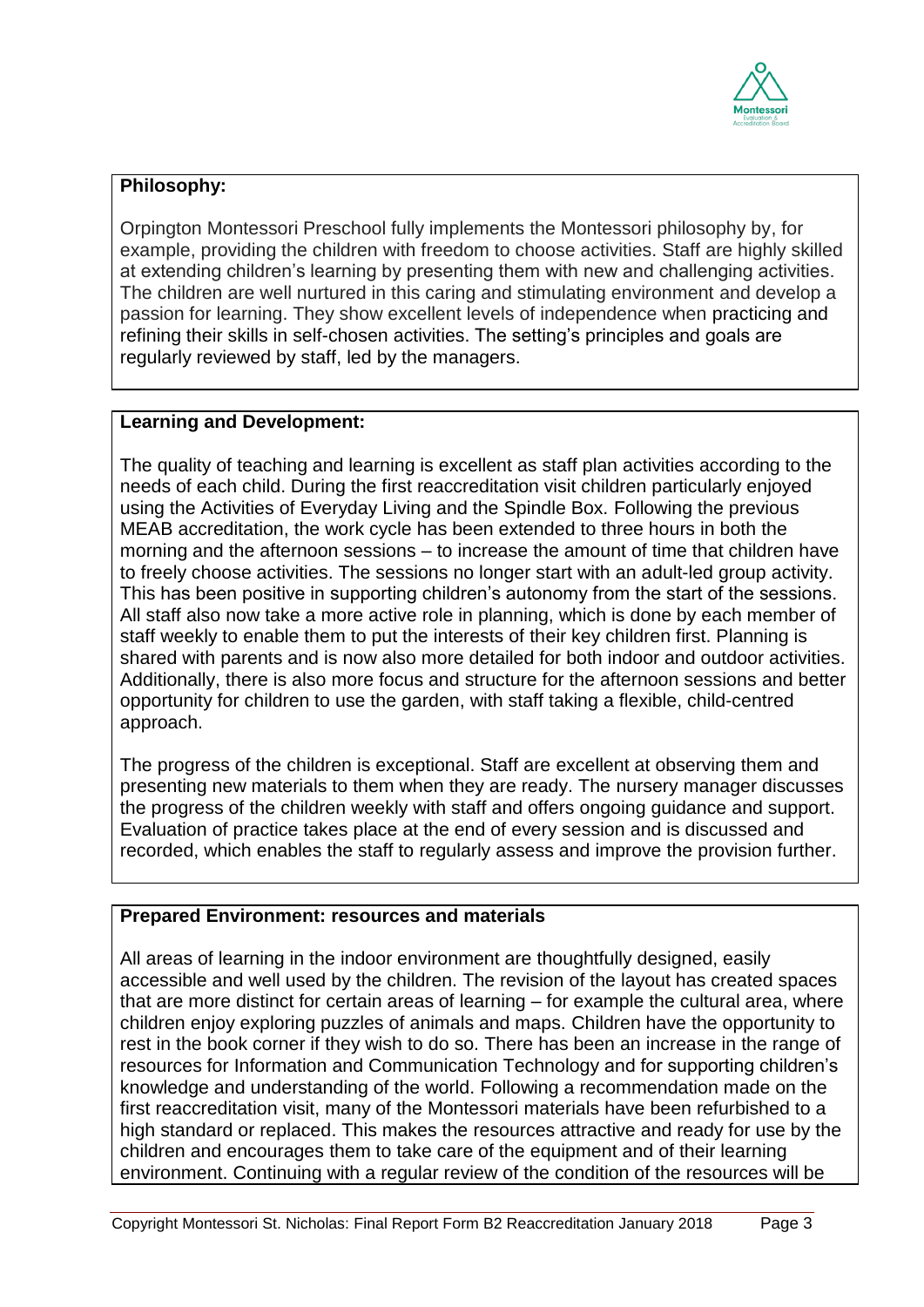

beneficial to maintaining a stimulating and well cared for environment.

Staff have recently enhanced the well-resourced outdoor learning environment by the addition of a permanent canopy, enabling the children to play outside when the weather is inclement. They have also introduced a mud kitchen and climbing frame. This provides excellent opportunities for the children to engage in imaginative play with others and develop their climbing skills, balance and co-ordination.

### **Montessori practice: independence, including independence at home, freedom, respect**

The children develop very helpful practical skills from an early age, for example, they independently prepare fruit and vegetables for their snack during both sessions. They show perseverance in tasks such as hanging up their coats, placing them on pegs. Staff are highly attuned to children's individual abilities and are careful not to offer more help than is needed in order for children to gain maximum benefit from practicing and consolidating new skills. Children work at their own pace and naturally develop their own daily rhythms and work patterns. The relationships between the children are excellent as they play co-operatively, enhancing each other's learning.

### **Montessori Practice: links with parents, including reports and records**

Relationships with parents are exceptionally strong. Parents are kept very well informed of their children's progress and have two formal progress meetings per year. Parents of children under 3 years of age receive reports each term and for those over 3 years an annual report is produced at the end of the academic year. Parents can view their child's progress records kept on the secure web-based recording system at any time and are encouraged to play an active role in their child's learning. To promote this further, parents would benefit from having the weekly information about activities (which is on display daily on the setting's noticeboard) accessible electronically. Parents express that their children receive high quality learning experiences and an excellent standard of education. There is a good sense of community and parents help fundraise for new equipment.

## **Staff: qualifications, deployment, and performance management**

The staff team is fully committed to achieving best practice by regular evaluation of all aspects of the nursery. Excellent training for staff continues to be a real strength and the managers have attended management courses to further enhance their knowledge and skills. The procedure for formal staff supervision, which takes place termly, has been recently reviewed to make it even more robust. It provides staff with good opportunities to set new goals that further develop their teaching and personal effectiveness. Peer observations have also been developed to make them more relevant and, despite their complex format, these allow staff to share knowledge effectively. Each member of staff meets with the nursery manager weekly to discuss the children's progress and share